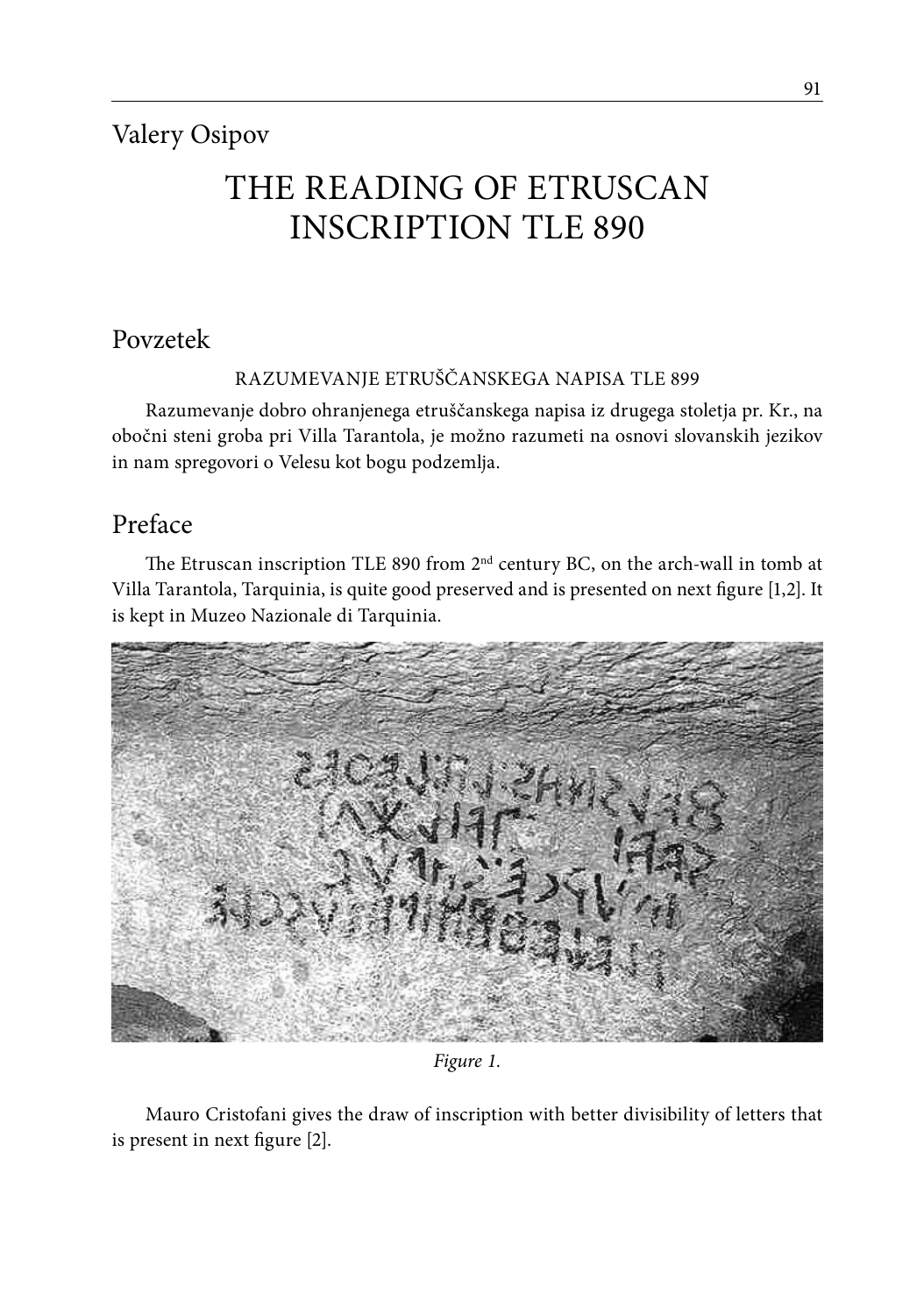

*Figure 2.*

### Transliteration

Mauro Cristofani transliterates it in the same way as Glen Gordon that spells it out as the following [1-2].

- **1 felsnas : la : leθes**
- **2 svalce : avil CVI**
- **3 murce : capue**
- **4 tleχe : hanipaluscle**

V. Osipov

- 1. The text of this inscription is read from right to left.
- 2. The scribe has divided almost all the text of this inscription into words by himself using the mark : (colon).
- 3. I read it as follows:

**VELZNAS : YA : LEDES SPALTE : ABIL : 100-5-1 MURTETNKVE TLEKE : ZANIHALUSTLE**

### Deciphering

Linguists

Contents of this inscription are by linguists considered as non-deciphering.

V. Osipov

After dividing this partly continuous text into words and using the transliteration I write it in Latin letters as follows:

### **VELZe NASh YA LEDES SPALTsE ABIL 100-5-1 MURTsE TsNKVE TeLEKE ZA NIH ALU STsELE**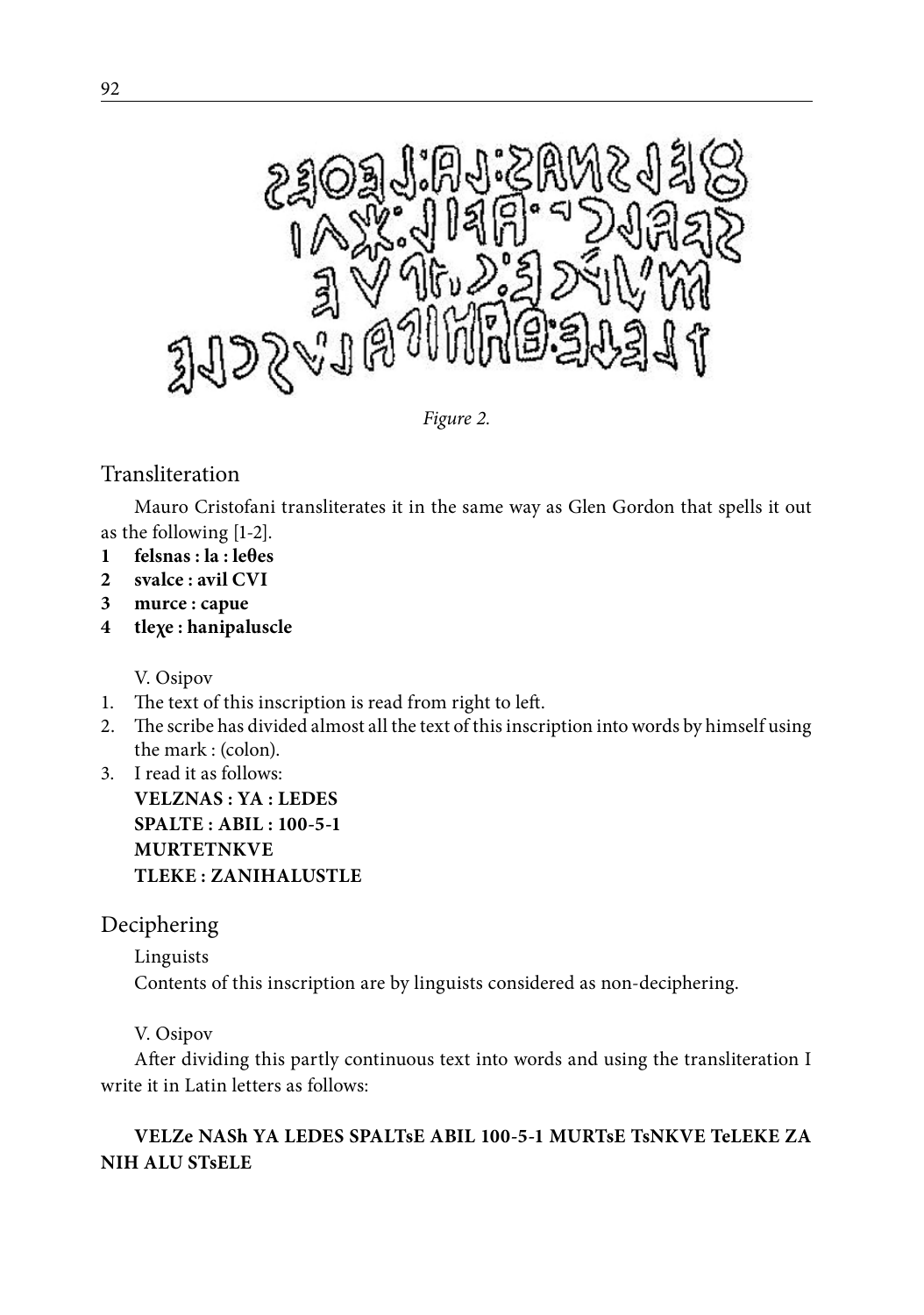#### And in Cyrillic letters: **ВЕЛСе НАШ Я ЛЕДЕС СПАЛЦЕ АБИЛ 106 МУРЦЕ ЦНХВЕ ТЛЕКЕ ЗА НИХ АЛЮ СЦеЛЕ**

*The Russian translation*

О наш Велес! Я, Ледес, обил склеп 106 кусками олова. Только за них Алю исцели.

*The English translation*

Oh our Veles! Me, Ledes, I have sheeted this burial vault with 106 pieces of tin. But in exchange heal Ala.

#### *The Slovene translation*

O naš Veles! Jaz, Ledes, imam pokopno vrednost 106 kosov svinca. Toliko njih zacelijo Ala.

#### Comments

#### **1**

As for the reading of the third word, I see here two possible approaches.

The first one is simple. There is a mistake of the scribe or a damaged letter. And then we must read this word as the Russian Я not LA.

The second explanation is more complex. If the scribe really wanted to, and have wrote LA it must be read as LA or as LYA. And this is the name of the note A or La, the sixth note of the fixed-Do solfège. This is the very note which is generally used as a standard for tuning. And then the beginning of the inscription will sound differently, in another way: VELZhe NAShe LA, that will mean: Oh Veles! You are our note A (or Вельже, наше ля! in Russian). This reading of the beginning of the inscription brings the sense to the biblical expression in the Book of Revelation "I am the Alpha and Omega, the first and the last". The letter A (Latin name of the note La) is the first letter in the Latin alphabet. The Slavic God Veles was known as a god of the underworld, death and also as a god of musicians.

The reading of LA as RA (name of God) is not excluded (is also possible).

#### **2**

VELZe, VELSE (or VELJE, ВЕЛЬЖЕ in Russian) is vocative case of the word Veles (Велес) (like the case of Боже – "Oh God!" from Бог – "God" in Russian).

#### **3**

Etruscan letter Z here is for sounds [z], [s], [j] and [sh] (Russian [3], [c], [ж] and [ш]).

#### **4**

The word MURTsE – is akin to French MORCEAU – "chunk", English MORSEL – "small piece, fragment" and Latin MORSUS – "a bite".

#### **5**

The Etruscan letter 8 is used here to write the [v], [f] or [hf] sound.